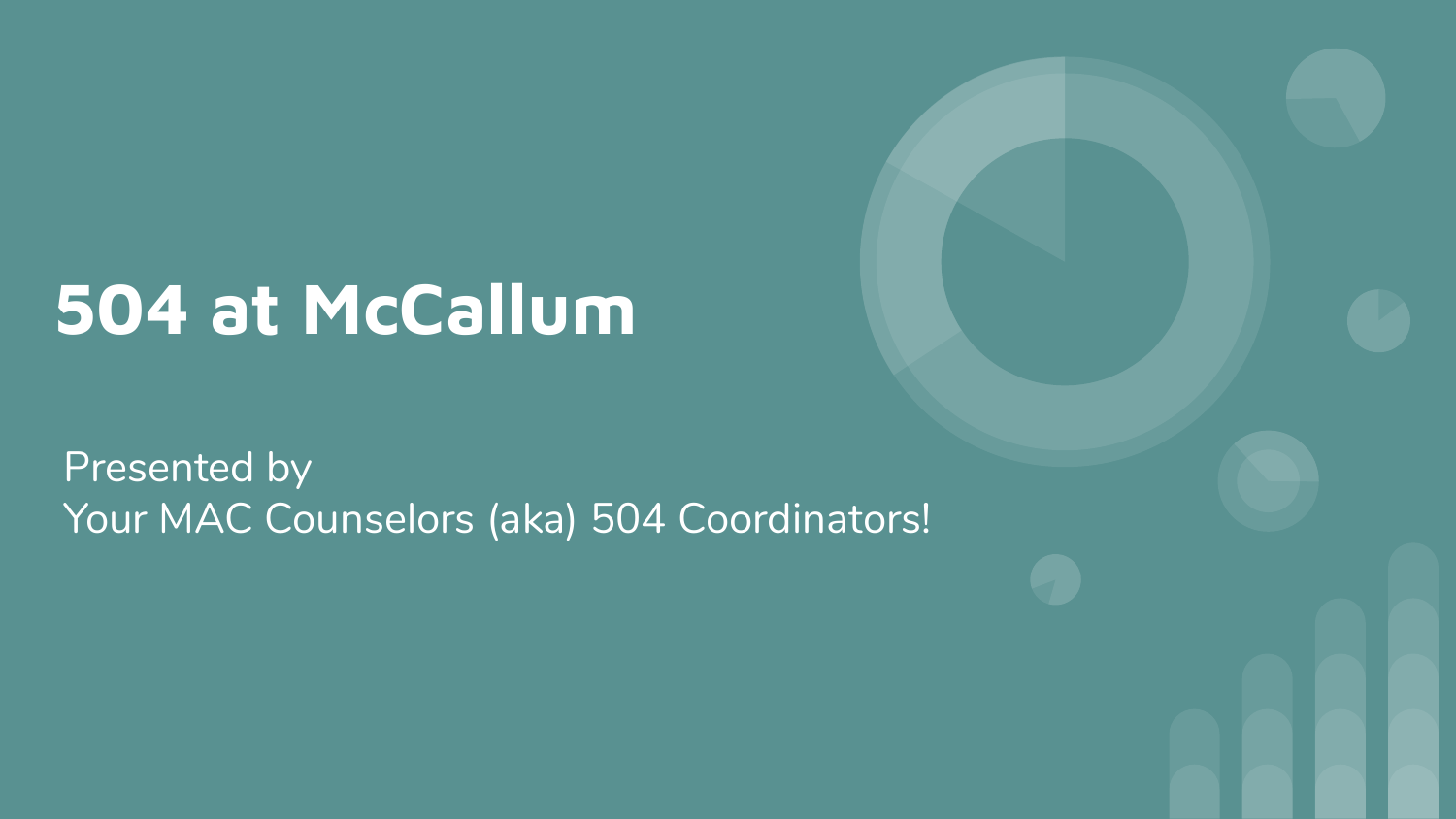#### **General 504 Information**

**What is Section 504?** Section 504 of the Rehabilitation Act prohibits discrimination, and assures that students who are disabled with a physical or mental impairment have educational opportunities and benefits equal to those provided to non-disabled students.

**What is the purpose of Section 504?** Section 504 ensures equal educational opportunity, which is mainly accomplished by providing appropriate classroom accommodations to eligible students.

**What are the physical and mental impairments listed under Section 504?** Any physiological disorder or condition, cosmetic disfigurement, or anatomical loss affecting one or more of the following body systems: neurological, musculoskeletal, respiratory or any mental or psychological disorder such as autism, emotional or mental illness, and learning disabilities.

**What is a substantial limitation?** A major life activity is substantially limited when a person is "unable to perform a major life activity that the average person in the general population can perform" (The Council of Education for Students with Disabilities, Inc.). Major life activities affected include but are not limited to: concentrating, thinking, breathing, walking, seeing, hearing, speaking, performing manual tasks, reading, and/or learning.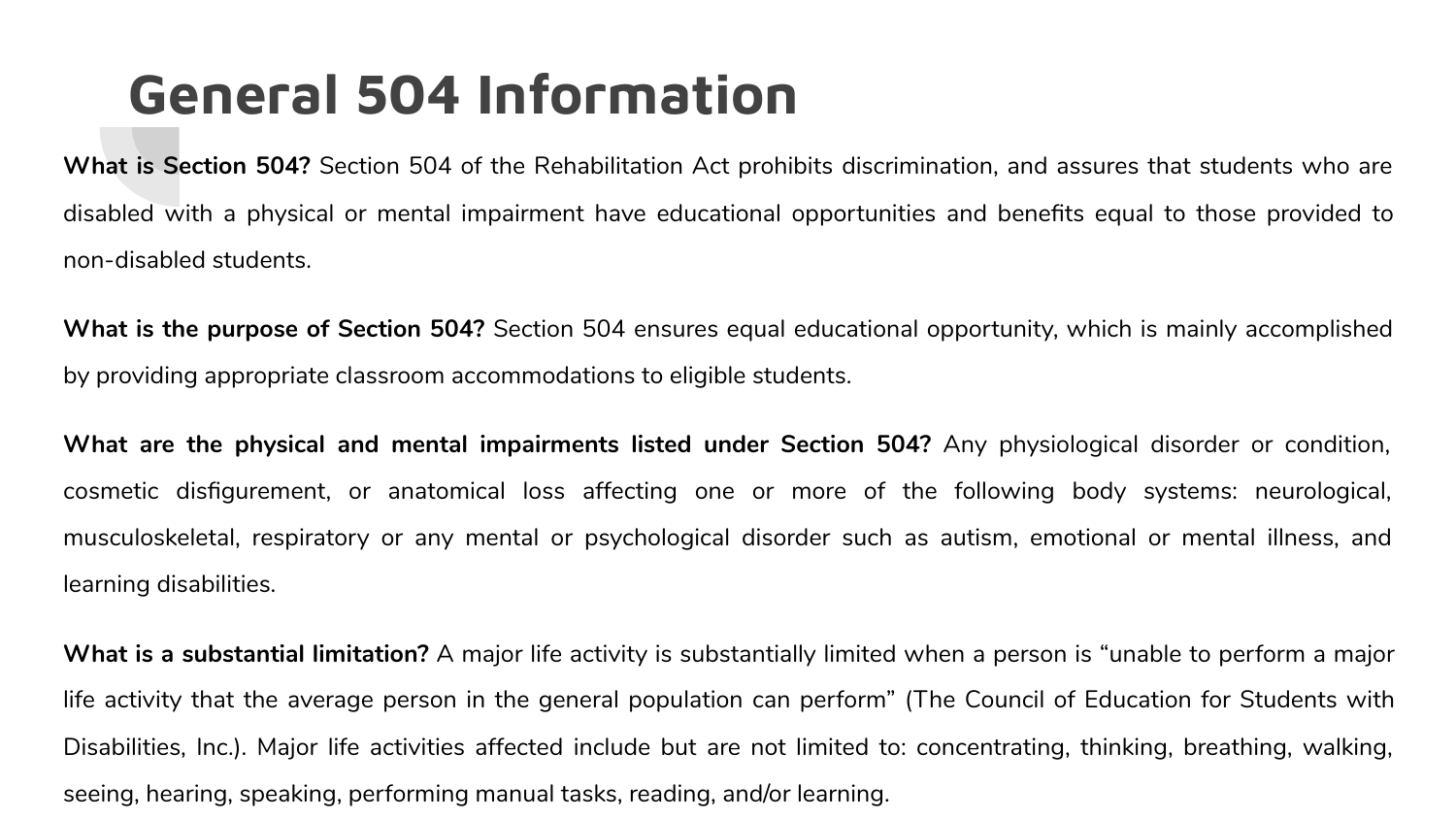### **Students with existing 504 plans**

**If the student's previous school was in AISD:**

- 504 information will be already in our system
- Student accommodations will be automatically sent out (as they are) to teachers

**If the previous school was outside of AISD, public or private:**

- Public schools typically send over 504 information, however, parent can double-check with the counselor to make sure we have received it
- If coming from a private school, parent must email counselor with the previous school's 504 information for student. This typically includes diagnoses and accommodations/supports that student was receiving
- Counselor will send accommodations (as they are) to teachers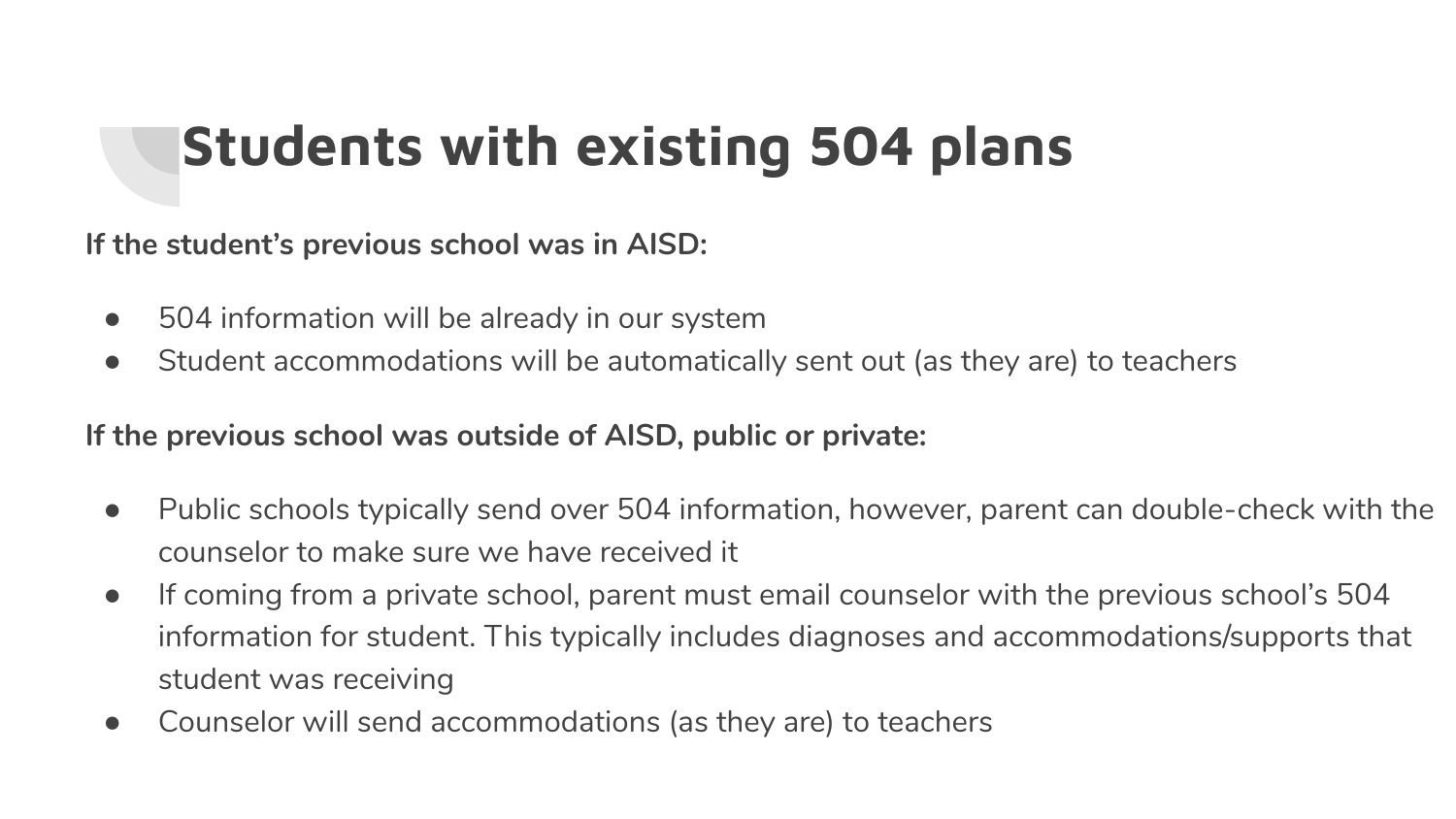### **Students needing 504 supports**

If students have been recently diagnosed with a disability and is wanting supports under 504, please email your counselor with the following information:

- 1. Doctor evaluation and/or form stating diagnosis, date, name of student. Can include possible recommendations of accommodations, but is not required
- 2. Parent Input Form (blank form obtained from 504 Coordinator/Counselor) completed

**It is strongly recommended that a student be in class for at least six weeks before a Consideration for 504 Meeting be held.** This allows for their teachers to get to know their strengths and areas of growth, personally and academically.

If there are accommodations that are needed before the six weeks, please let us know so that we can relay this information to teachers in the meantime.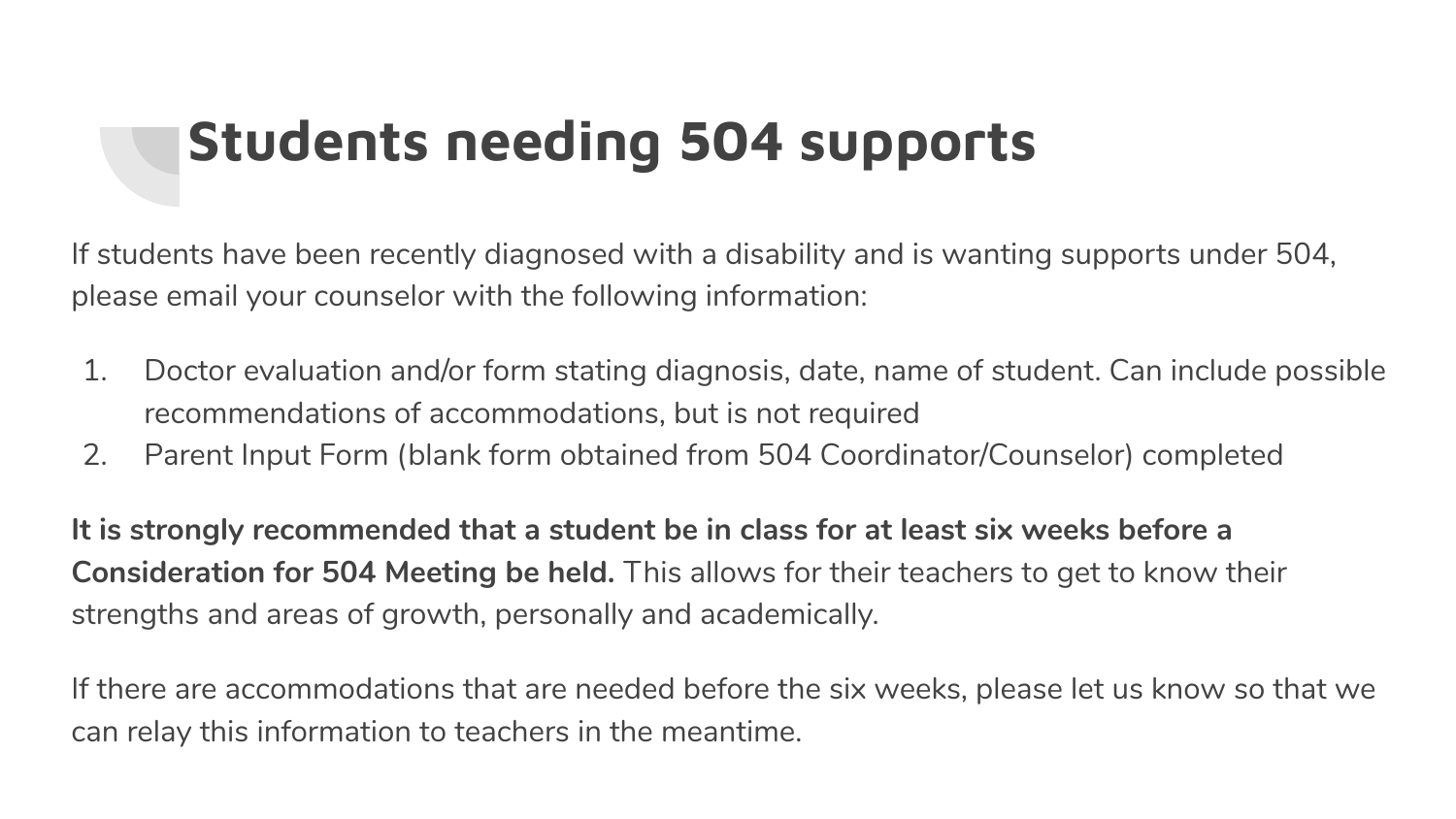#### **504 Meetings at McCallum**

**Who:** The student, parents, an administrator, the 504 Coordinator/Counselor, and teacher(s). The student is the star of the show!

**What:** It is an opportunity for all parties to discuss how the student is feeling and doing in their classes, how their disability may be impacting them in the classroom, and how their accommodations may or may not be helping address these concerns. Everyone shares their feedback on what they have noticed has helped and what they recommend for the accommodation plan.

**Why:** These meetings are meant to create a conversation of what McCallum can do to help the student while also helping the student to become their best advocate.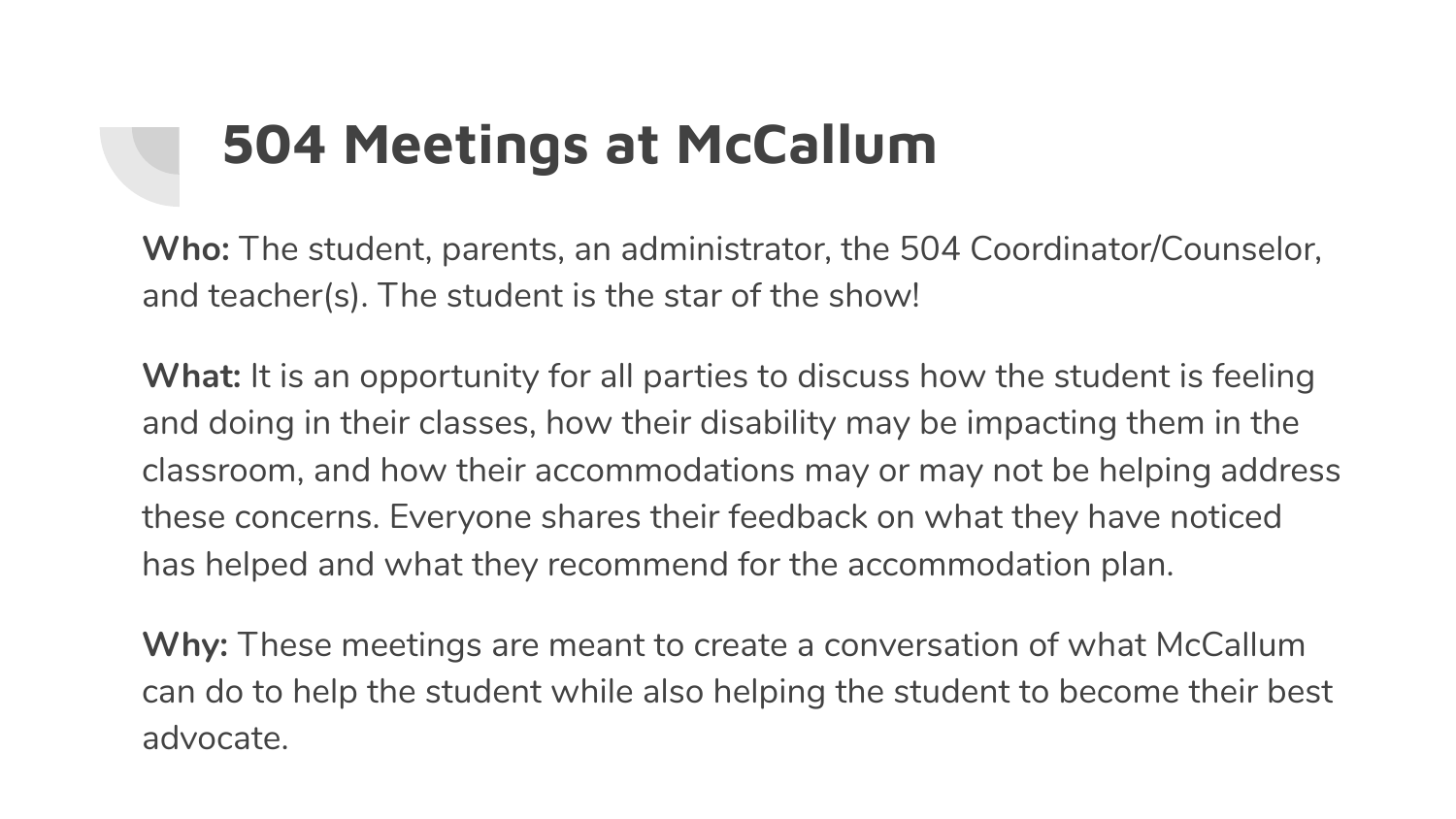#### **504 Meetings at McCallum (continued)**

**When:** They are held once a year. Jody Ray, our Guidance Secretary, will be contacting you to schedule these meetings throughout the year.

**Where:** Through Zoom until further notice.

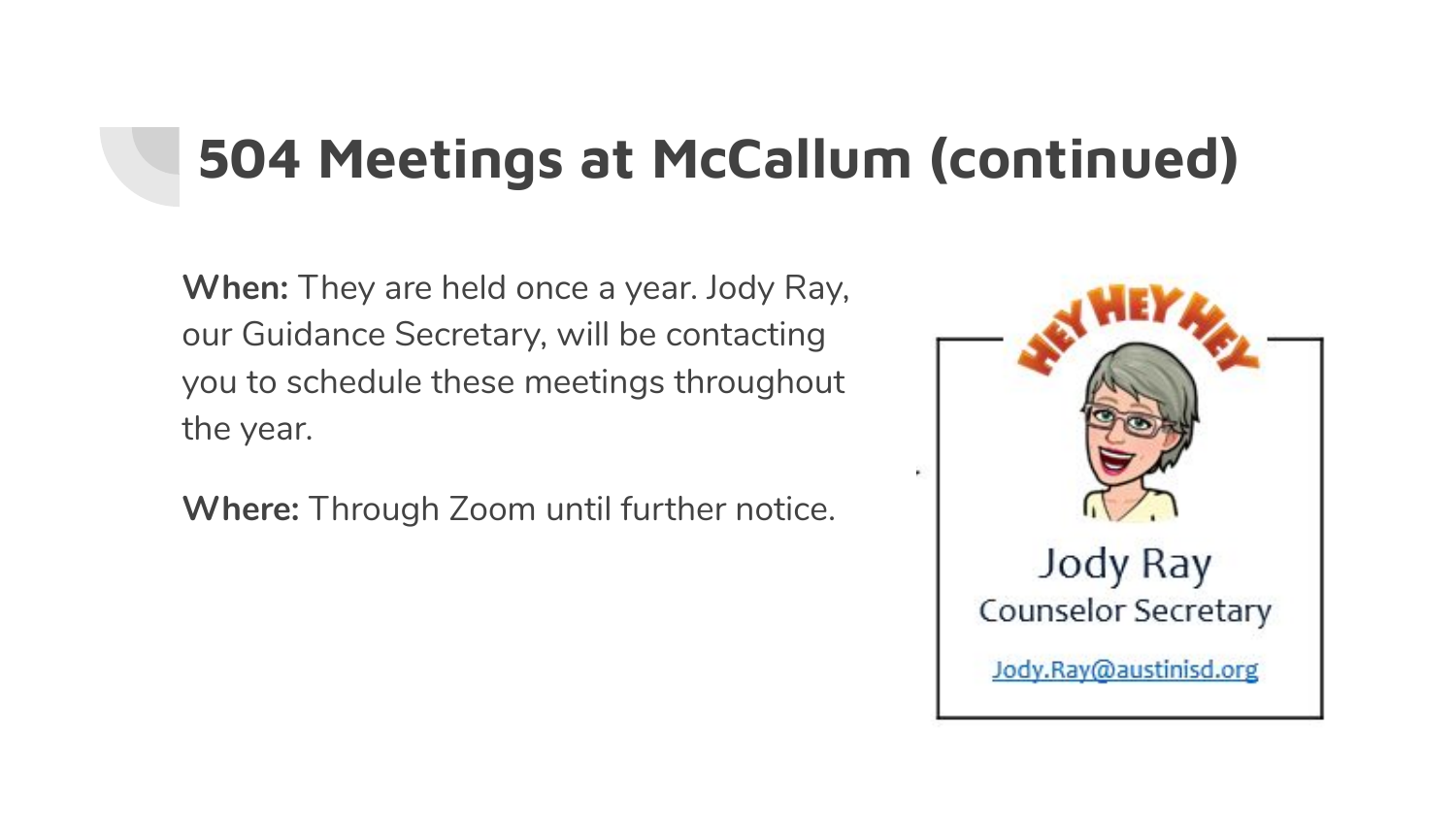# **PSAT, SAT, AP, ACT Accommodations Request**

We typically encourage students to take these tests without any accommodations their 9th & 10th grade years of high school, so that they can see how they feel in a timed-test setting without the "high stakes" involved. BUT, it also depends on the student's need.

If students have a need accommodations for these tests, then they need to contact us (counselors) so that we request accommodations for them through College Board or ACT months in advance before the test occurs.

**This is not something that is rolled over automatically because not all students with a 504 plan need the accommodation for College Exam testing.**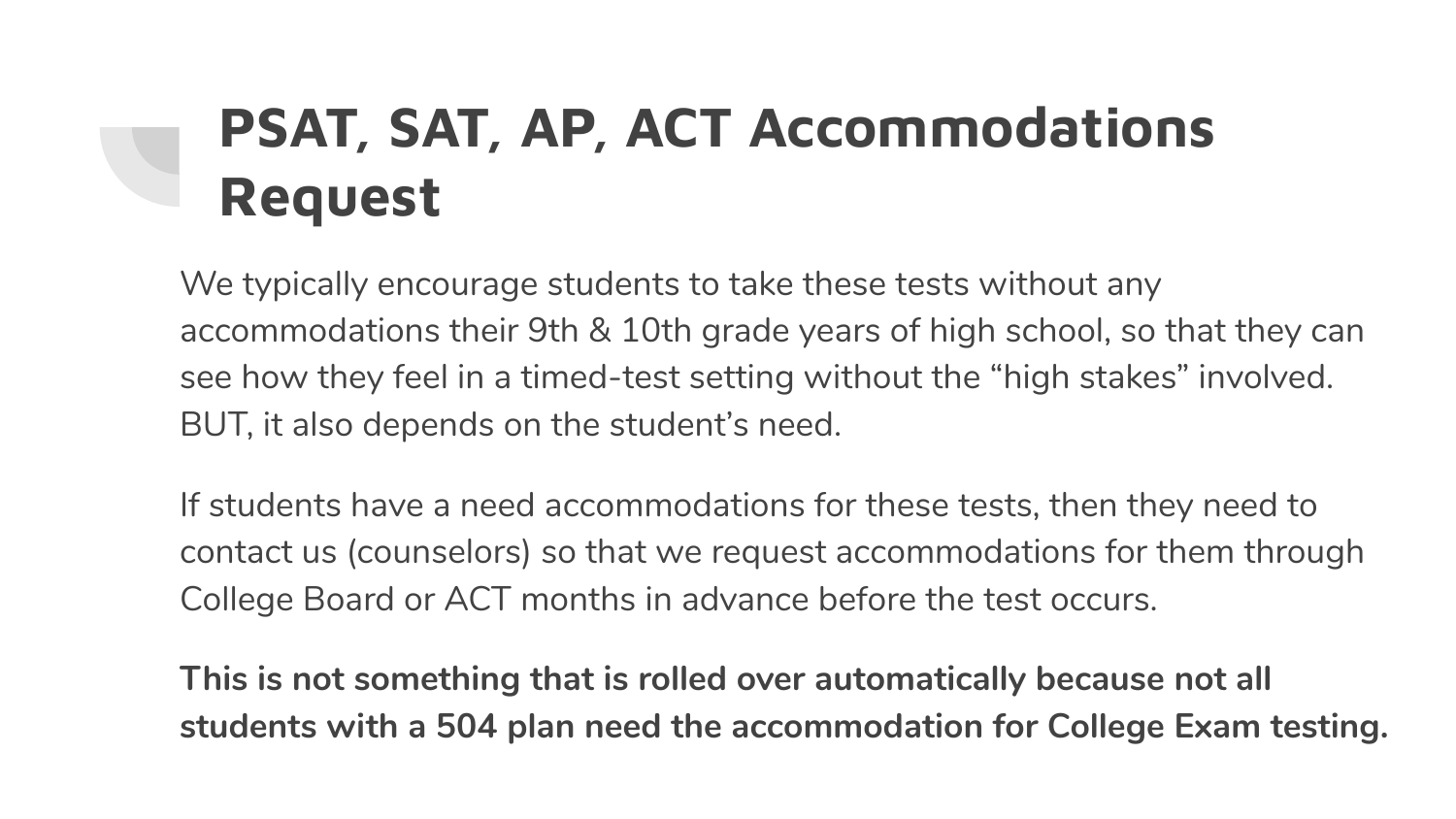## **Some Notes on Accommodations & Supports**

- Every student is different! While there may be common accommodations relating to certain diagnoses, we want to create an individualized plan that will tailor to every student's needs, which is why communication and collaboration are of utmost importance.
- Teachers receive a lot of 504 plans every year. We urge students to advocate for themselves and their accommodations. Communication is key: kindly remind your teachers of your accommodation and/or let them know when you are using it. It is hard for teachers to remember all student accommodations because some students use their accommodations all the time, some only need them some of the time.
- If you and your parent have already had to advocate multiple times with a teacher, and a resolution has not been reached, please reach out to us so that we can help!
- This year will be a year of learning. We will navigate together how accommodations will look like during these virtual times. You are not alone!